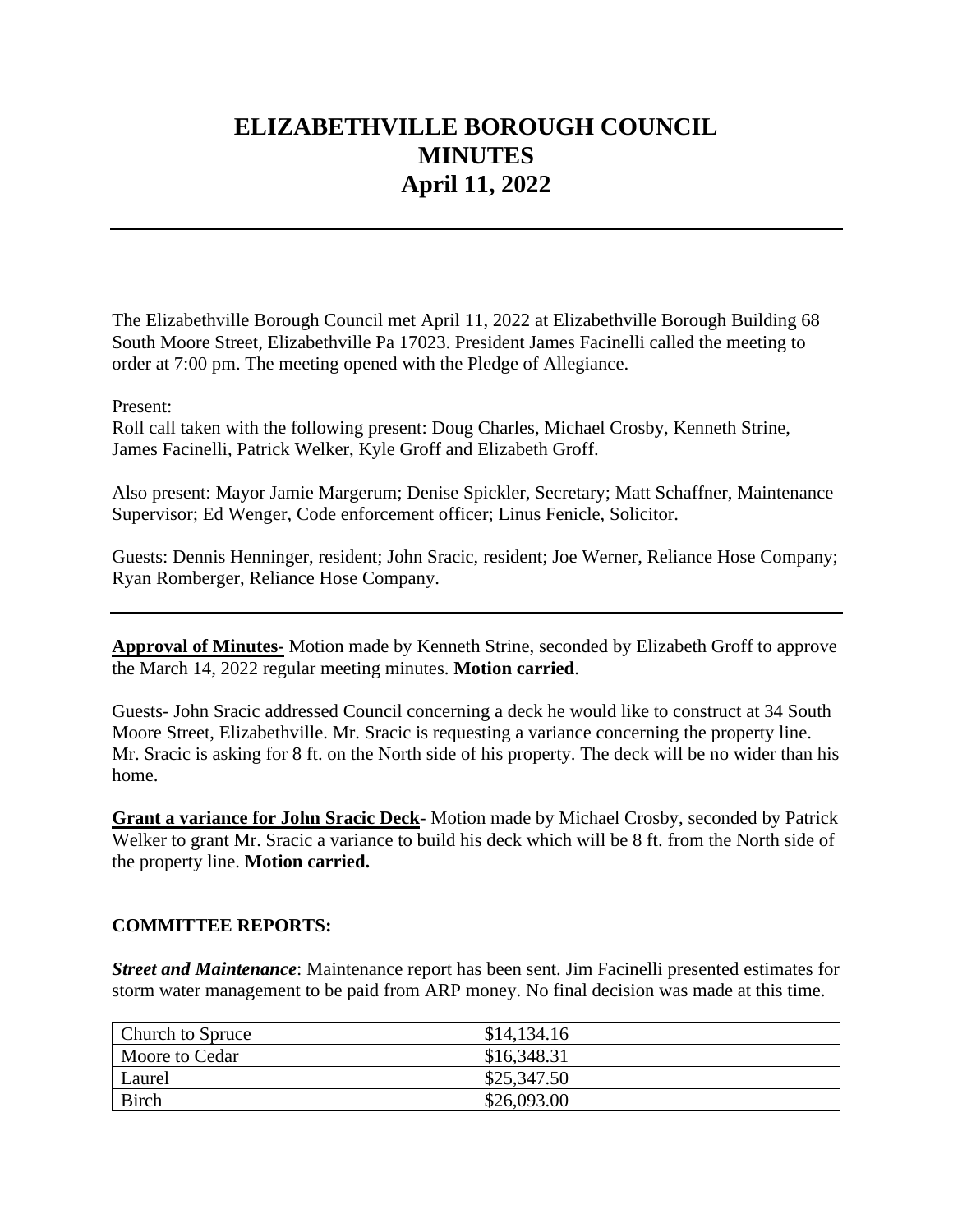*Personnel & Safety*: **D. Charles**- Item covered in Unfinished Business

*Code Enforcement Officer*- Report enclosed

*Building, Lighting & Grounds*- **M. Crosby** nothing to report. It was discussed that the water for the bathrooms at the park will not be turned on until April 15.

*Water, Sewage & Refuse*- **P. Welker** report in unfinished business.

*Planning & Development*- **J. Facinelli** nothing to report.

*Budget & Finance*- **K. Groff** nothing to report.

*Parks & Rec- E.* Groff addressed Council concerning the pool area at the park. Elizabeth suggested to grade the area and plant grass for the now until further plans were made on what to do with the area. Elizabeth stated that she is not in favor of anything that is not for the community.

**Top soil and grass at the pool**- Motion made by Kenneth Strine, seconded by Doug Charles to grade the pool area, add top soil and plant grass. **Motion carried.**

*Insurance*- **K. Strine** nothing to report.

*IT*- **J. Margerum** commented that Bonnie Kent from Northern Dauphin Human Services can meet anytime in May to discuss all the programs that are available to the community. The presentation should take no more than One and a half hour.

*COG-* no report

*Mayors Report*-**J. Margerum** nothing to report.

*Solicitor Report*-

*EMC Report*- D. Shutt has been working with Denise on the ARPA funding in sending web sites which pertain to ARPA reporting.

Engineer Report- Report sent

#### **UNFINISHED BUSINESS:**

**Spring Clean-Up May 7, 2022** Motion made by Patrick Welker, seconded by Kyle Groff to have Spring Clean-Up Day May 7, 2022 at the Elizabethville Authority Building and also to advertise**. Motion carried.**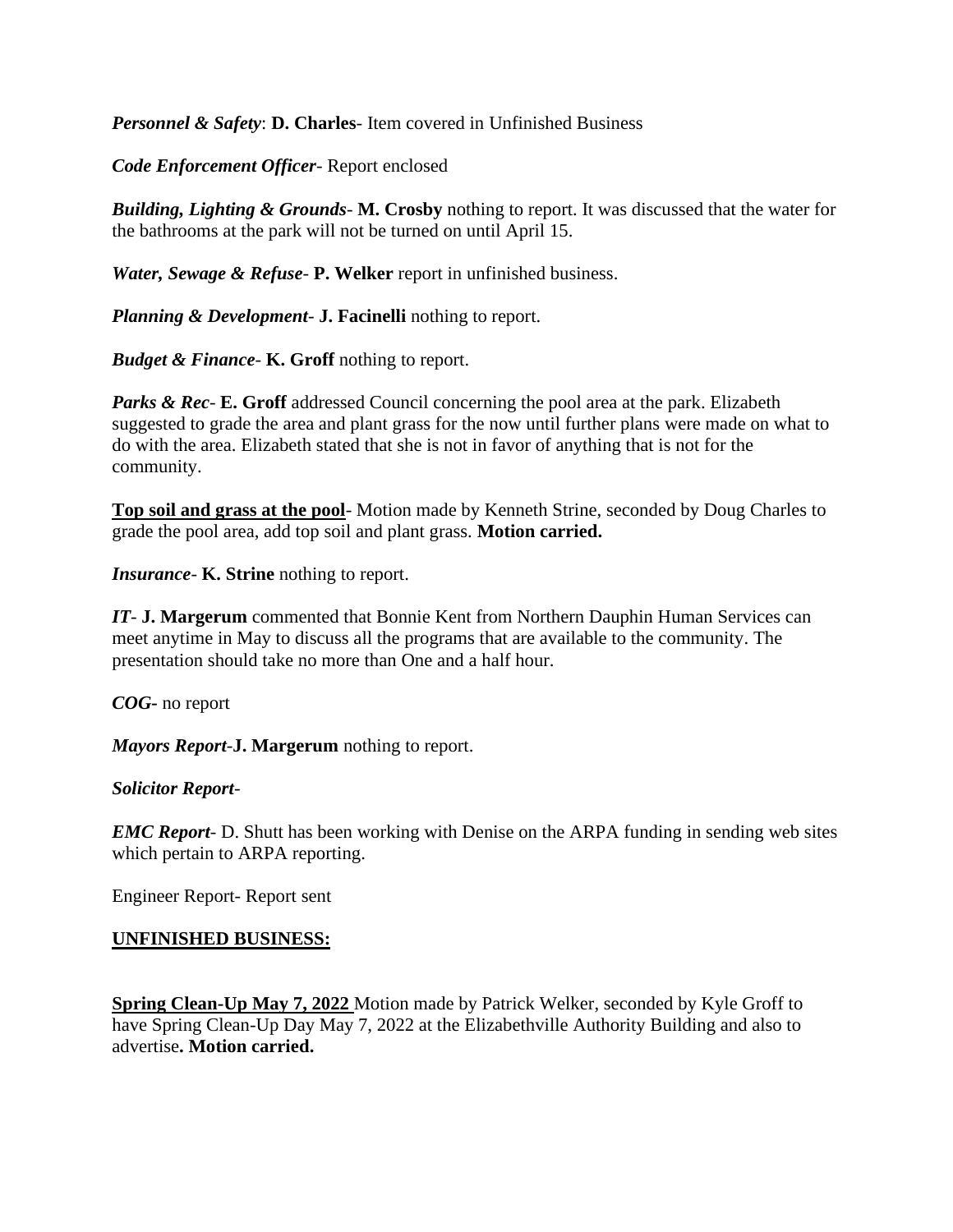**No Trucks on Church Street- K. Groff** had a meeting with the owner of Fry's flooring in which Kyle reported that Mr. Fry stated if there were to be no truck traffic on Church that would hinder deliveries and could shut down his business. Mr. Fry is aware of the problem and will discuss this matter with the truck drivers.

There was a discussion on the ARP funds and how they are to be spent. Resident, Dennis Henninger spoke to Council that the Borough had donated a couple years ago to the fire company and would they consider a donation to the fire company from anywhere but the ARPA Funds?

Council decided that they will hold off on a decision until Washington Twp. makes their decision.

**International Property Maintenance Code- E. Wenger** discussed the benefits of passing the International Property Maintenance Code. Stating that the IPMC can hold a tenant responsible for infractions whereas the ordinance the Borough currently has, they hold the property owner responsible. Another benefit is the IPMC offers civil enforcement. E. Wenger explains that he is not trying to add new ordinances just clarify the ones the Borough already has on the books. Council agreed to look at this in six months.

**Administrative Building Permit Ordinance**- Motion made by Michael Crosby, seconded by Patrick Welker to have Solicitor Linus Fenicle work with Ed Wenger to review the Administrative Building Permit Ordinance. **Motion carried.**

**Fire Siren-** There has been no contact from the new owners of the building that houses the fire siren.

#### **NEW BUSINESS:**

**Code Enforcement Complaint Procedure-** The safety committee would like to come up with a procedure for smaller complaints/minor infractions. They would like to sit with the code enforcement officer to define this procedure.

**Procedure to handle minor infractions-** Motion made by Kyle Groff, seconded by Kenneth Strine to have the safety committee work with the code enforcement officer to come up with a procedure for them to handle minor infractions. **Motion carried**.

**Administrative Building Permit Ordinance**- Motion made by Michael Crosby, seconded by Patrick Welker to have Solicitor Linus Fenicle work with Ed Wenger to review the Administrative Building Permit Ordinance. **Motion carried.**

**Fire Siren-** There has been no contact from the new owners of the building that houses the fire siren.

**Special Events Permit-** Motion made by Michael Crosby, seconded by Kenneth Strine to apply for the special events permit for the American Legion for the Memorial Day Parade. **Motion carried.**